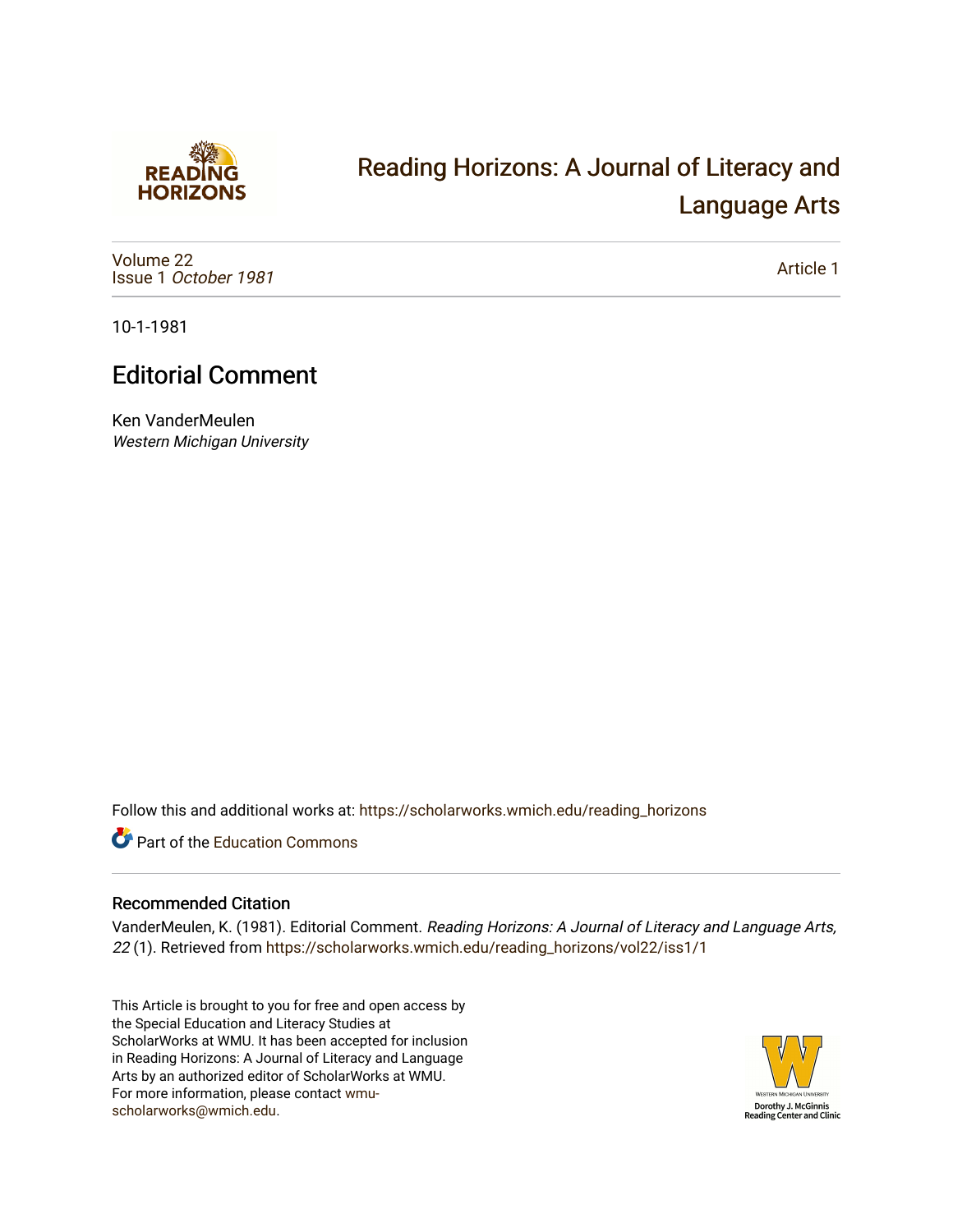## **EDITORIAL COMMENT**  *Ken VanderMeulen*

Yesterday, when I read an editorial by Marvin Stone (U.S.News & World Report, September 7, 1981, **p.** 76) which claimed that American education is in trouble because we are not teaching phonics in beginning reading, I wanted to run and rant and rave. I was filled with anger. I wanted to shout ''We have devoted out lives to learning what works in teaching initial reading, and you tell your readers this! U.S. News & World Report is a highly respected magazine, read by thousands of people with education, and the editor hands them a shibboleth!

T he idea that children are not learning to read because they have not been taught the sounds representing letter combinations is simply not true. To see cause-and-effect relationship here is illogical. To ascribe a cause for decline in the verbal section of a "standardized" test and blame the nation's teachers for allowing it to happen is to be unaware of the nature of education in America.

We have somewhere near 20,000 school districts in the United States. Therefore, any description of reading education must take our multiple societies into account. Great groups of immigrants, for instance, who used to study to become "American" now are retaining their cultural heritage. Can we blame teachers for that? And can we blame the teachers for the trend toward huge schools where teachers and students remain strangers to one another? Are teachers at fault for the bureaucracy and the impersonal technology that has resulted? Let's talk about the basic factors, the fundamental things on which learning to read and liking to read are really based.

Let me suggest this thought: "Children who read were read to." You see it on bumper-stickers. It is a basic truth. Parents set their child's attitude about reading, and all that teachers can do is to continue nurturing the enthusiasm for printed stories-or try to repair the damage in attitude that parents have done. Phonic rules can't build a rich and deep wanting to learn. Teaching phonic principles is not a way of making children exci ted about expressing their ideas. Phonic drill doesn't build a curiosity about little plants and animals. Nor can phonics teach children how to share time and attention, working together in security and harmony.

Research shows that the teaching of phonics is important at certain stages, when the child asks for help, and phonic generalizations can be brought in. The teaching or use of phonic rules never did literally disappear from educational practices, as stated in the Stone editorial. Many methods were evaluated and re-evaluated, as were the materials teachers used. Research relating to methods, materials, and the psychology of teaching